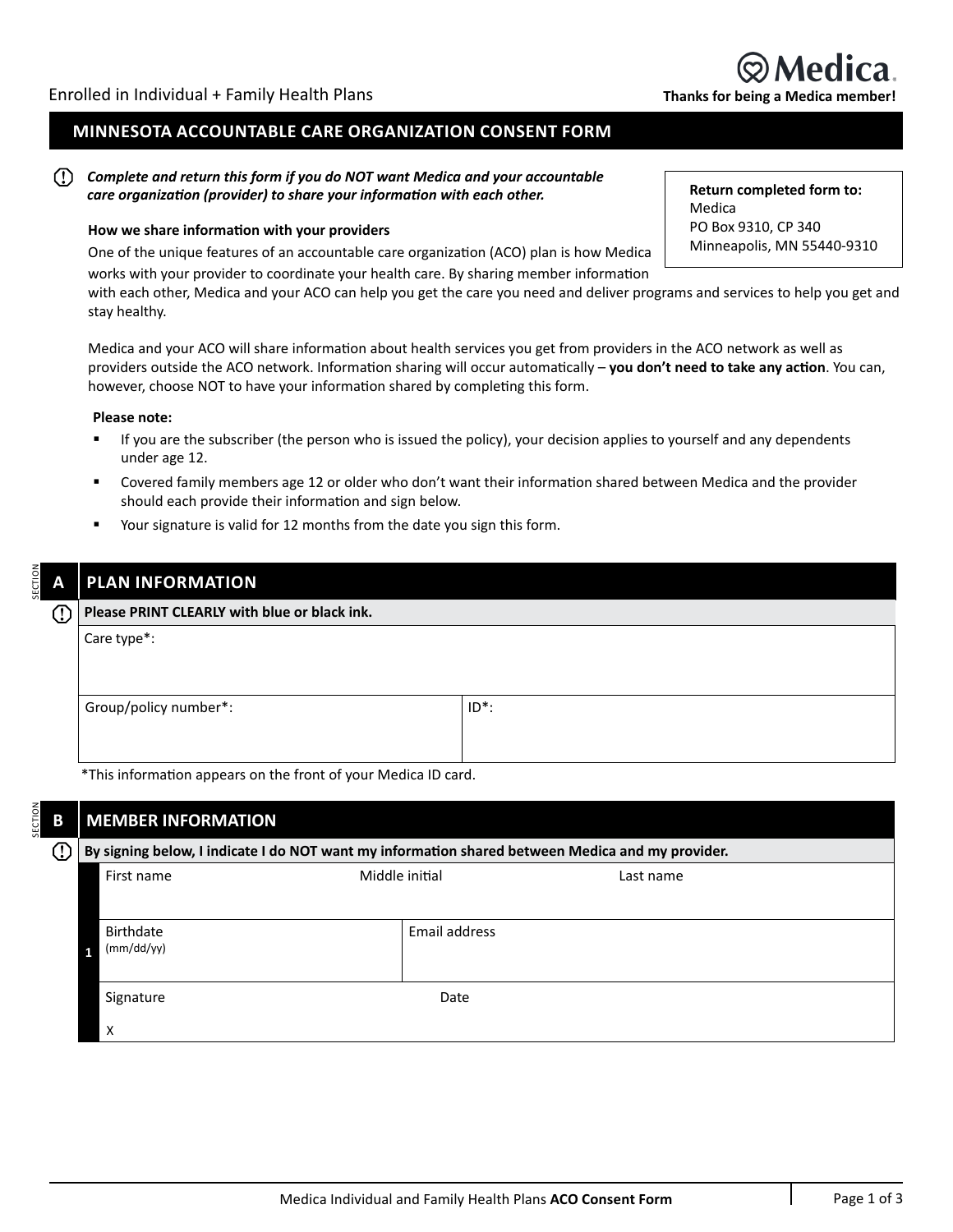|             | First name                              |                                                                               | Middle initial<br>Last name |               |                                                                                                              |  |
|-------------|-----------------------------------------|-------------------------------------------------------------------------------|-----------------------------|---------------|--------------------------------------------------------------------------------------------------------------|--|
|             | $\overline{\mathbf{c}}$                 | Birthdate<br>(mm/dd/yy)                                                       |                             | Email address |                                                                                                              |  |
|             | Signature<br>Date<br>$\pmb{\mathsf{X}}$ |                                                                               |                             |               |                                                                                                              |  |
|             |                                         | Middle initial<br>First name                                                  |                             |               | Last name                                                                                                    |  |
|             | 3                                       | Birthdate<br>(mm/dd/yy)                                                       |                             | Email address |                                                                                                              |  |
|             | Signature<br>Date<br>$\pmb{\times}$     |                                                                               |                             |               |                                                                                                              |  |
|             |                                         | First name                                                                    | Middle initial              |               | Last name                                                                                                    |  |
|             | 4                                       | Birthdate<br>(mm/dd/yy)                                                       |                             | Email address |                                                                                                              |  |
|             |                                         | Signature<br>$\pmb{\times}$                                                   |                             | Date          |                                                                                                              |  |
|             |                                         | First name                                                                    | Middle initial              |               | Last name                                                                                                    |  |
|             | 5                                       | Birthdate<br>(mm/dd/yy)                                                       |                             | Email address |                                                                                                              |  |
|             |                                         | Signature                                                                     |                             | Date          |                                                                                                              |  |
| $\mathbb O$ |                                         | Note: Your signature is valid for 12 months from the date you sign this form. |                             |               |                                                                                                              |  |
|             |                                         |                                                                               |                             |               | If you need more space, please use another piece of paper to provide additional information for each member. |  |

## **@Medica.**

**Mail Route CP340, PO Box 9310, Minneapolis, MN 55440-9310**

© 2022 Medica.